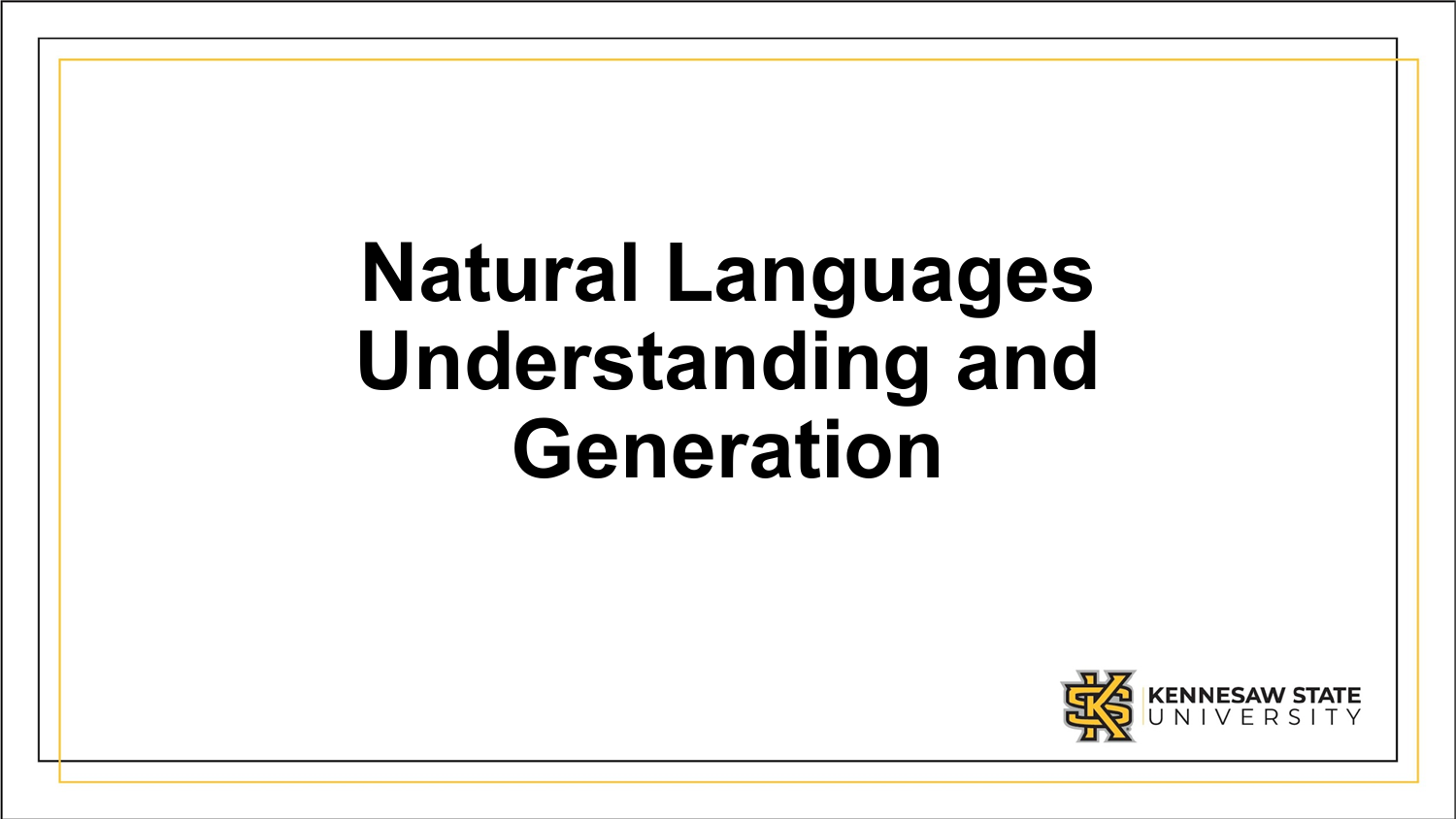# Introduction

Natural Language Understanding (NLU) and Natural Language Generation (NLG) are two pieces of the puzzle when it comes to Human-Computer Interaction via conversation. To understand exactly how these two processes take part in Human-Computer interaction, we must first understand what Natural Language even means, and then what each piece of the process (NLU & NLP) entail.

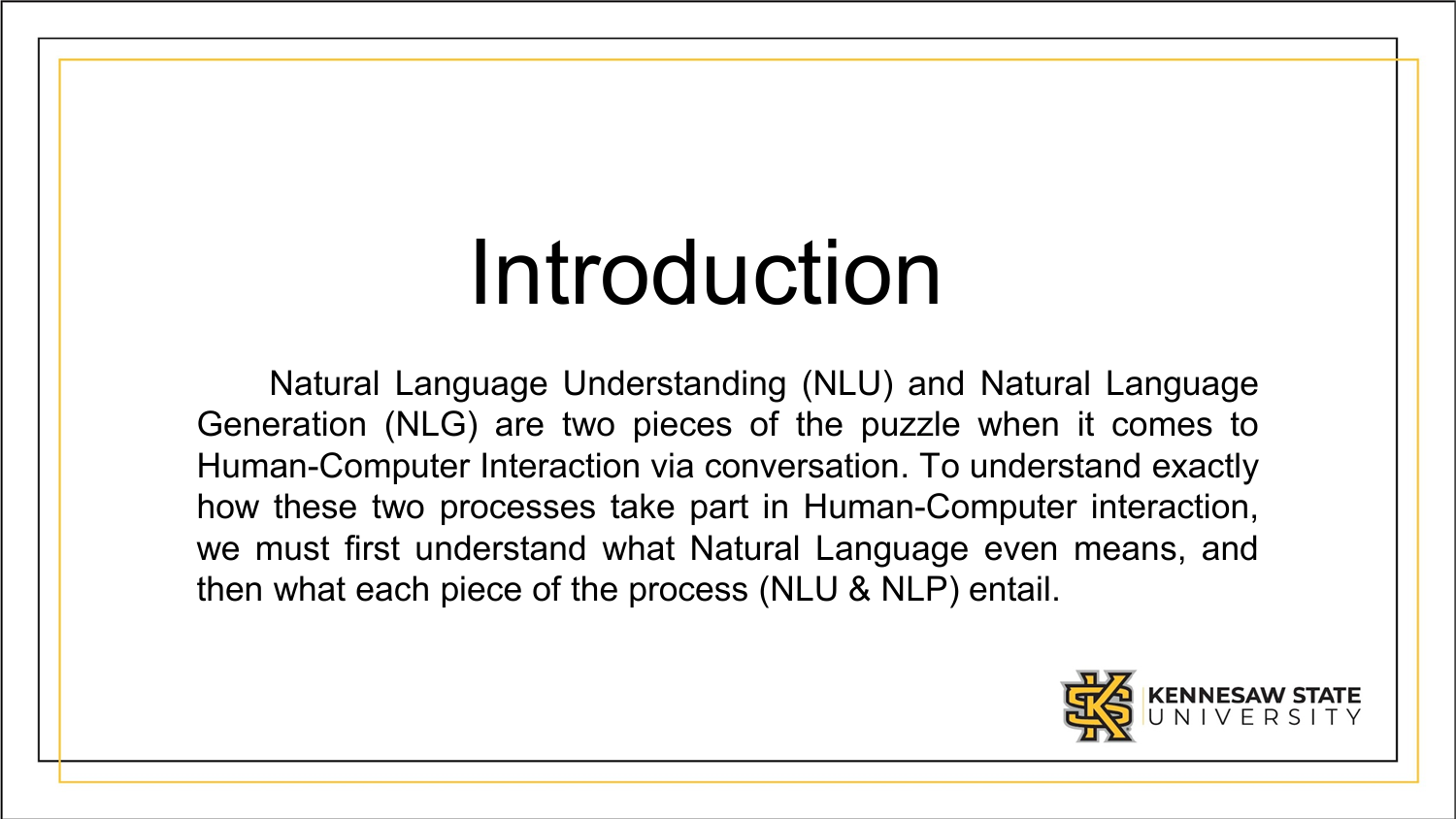### Natural Language

- Though its exact definition may vary depending on who you ask, in simple terms, a natural language is a language that has spawned or evolved from humans (Lyons 1991).
- As an example, all world languages, dialects, and variations of said languages constitute natural languages. In contrast, a Constructed Language is one that has been purposefully and thoughtfully put together, instead of having been developed through natural human interaction.
- Relevant examples of Constructed Languages include Programming Languages. This clear distinction is where humans and computers diverge.

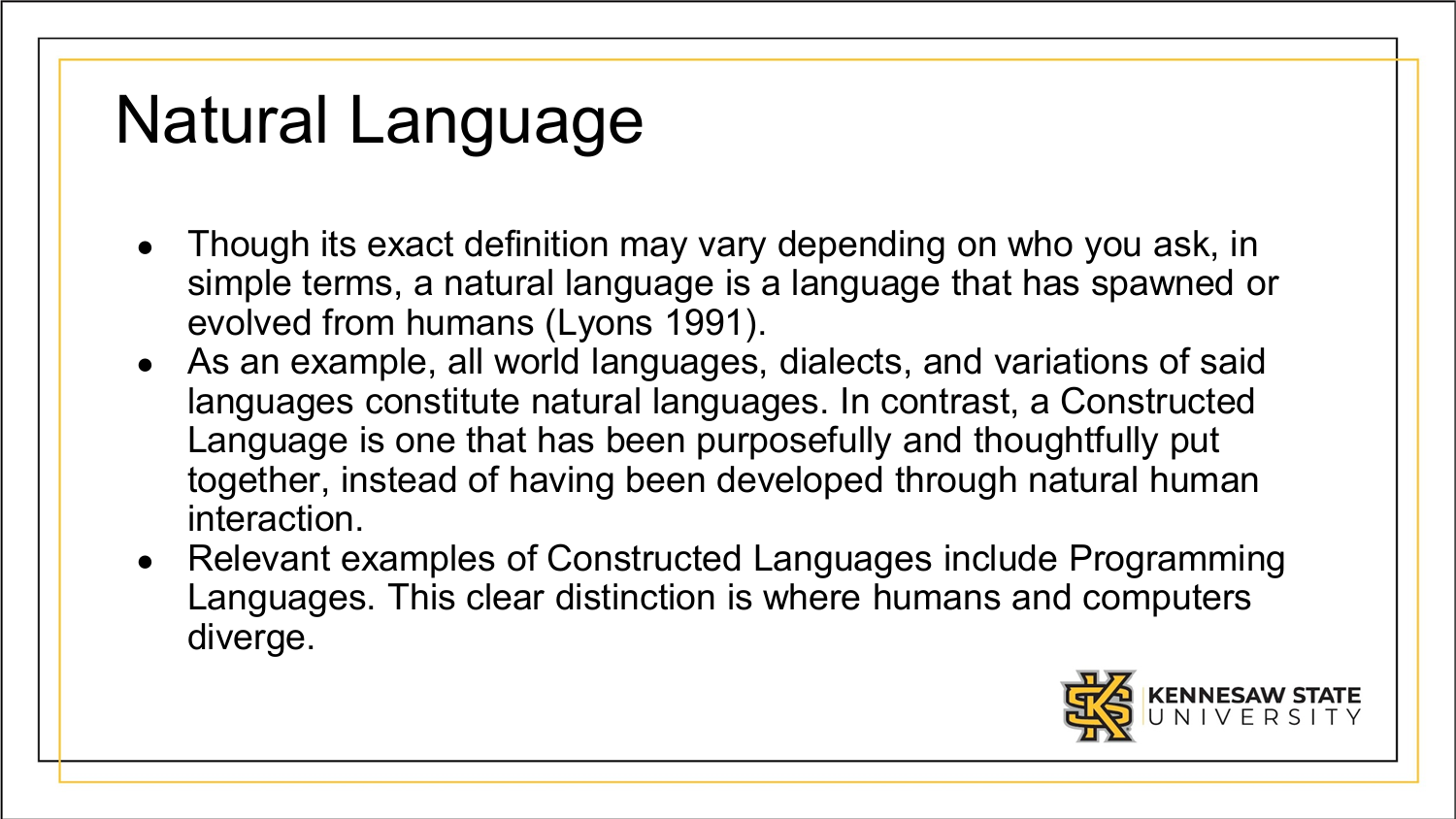#### The Difference Between Humans and **Computers**

- To humans, understanding a conversation that involves a natural language seems quite trivial, however, that is far from reality. When listening and understanding even the simplest of phrases, there is a lot of information that we are subconsciously aware of.
- This information not only includes the structure of the language being spoken and how it conveys meaning but more importantly, the context surrounding the phrase is being spoken (Winograd 1973). This context and inherent knowledge allow us to parse communication that strays from any strict rules within a particular language. It is what allows us to communicate despite using slang, speaking in different dialects, and other anomalies we might inject into our speech.
- While we have certainly created Constructed Languages to instruct computers, they inherently lack all of the subconscious knowledge we possess that is required to understand Natural Languages. Therein lies the problem of Natural Language Processing. How do we teach things, which lack this crucial knowledge, to understand how we humans communicate?

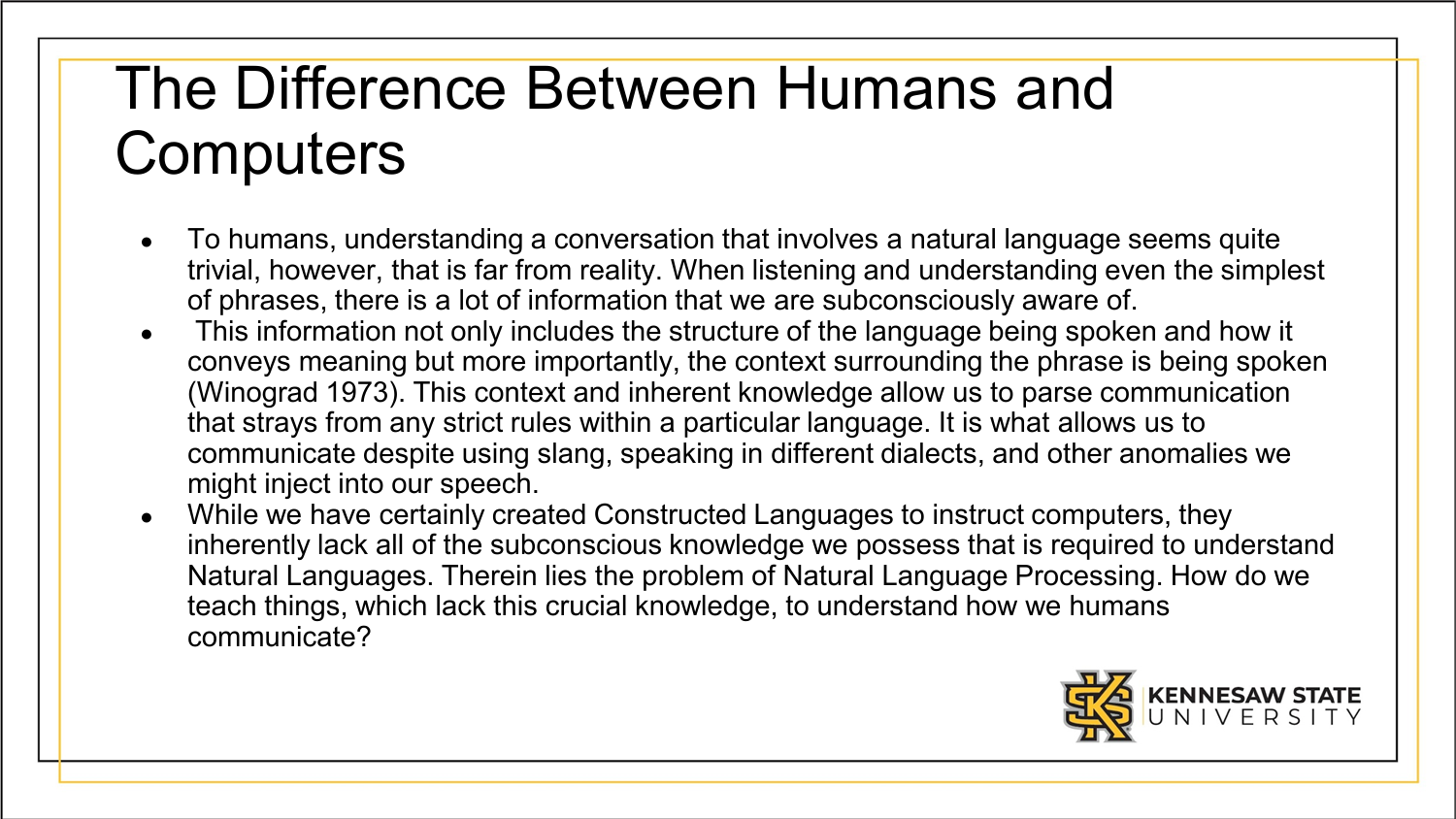#### Natural Language Processing & Understanding

- Though the two terms are often used interchangeably, Natural Language Processing and Natural Language Understanding are not exactly the same thing.
- Natural Language Understanding, or NLU, is a sub-topic of Natural Language Processing that relates to machine learning comprehension.
- This is a very commercialized technology as it deals with voice recognition, text categorization, question & answer simulation, and archiving. John McCartney first used the term artificial intelligence when he used natural language to show how a computer could interpret algebraic word problems. Further down the road, IBM used machine learning and Natural Language Understanding to classify text. There is a broad scope of applications for Natural Language Understanding.
- The complexity of an NLU program is measured in two ways:
	- Breadth measured by the size of the vocabulary in the system
	- Depth measured by the fluency of the system (imagine a novice English as a Second Language student as compared to a native speaker)

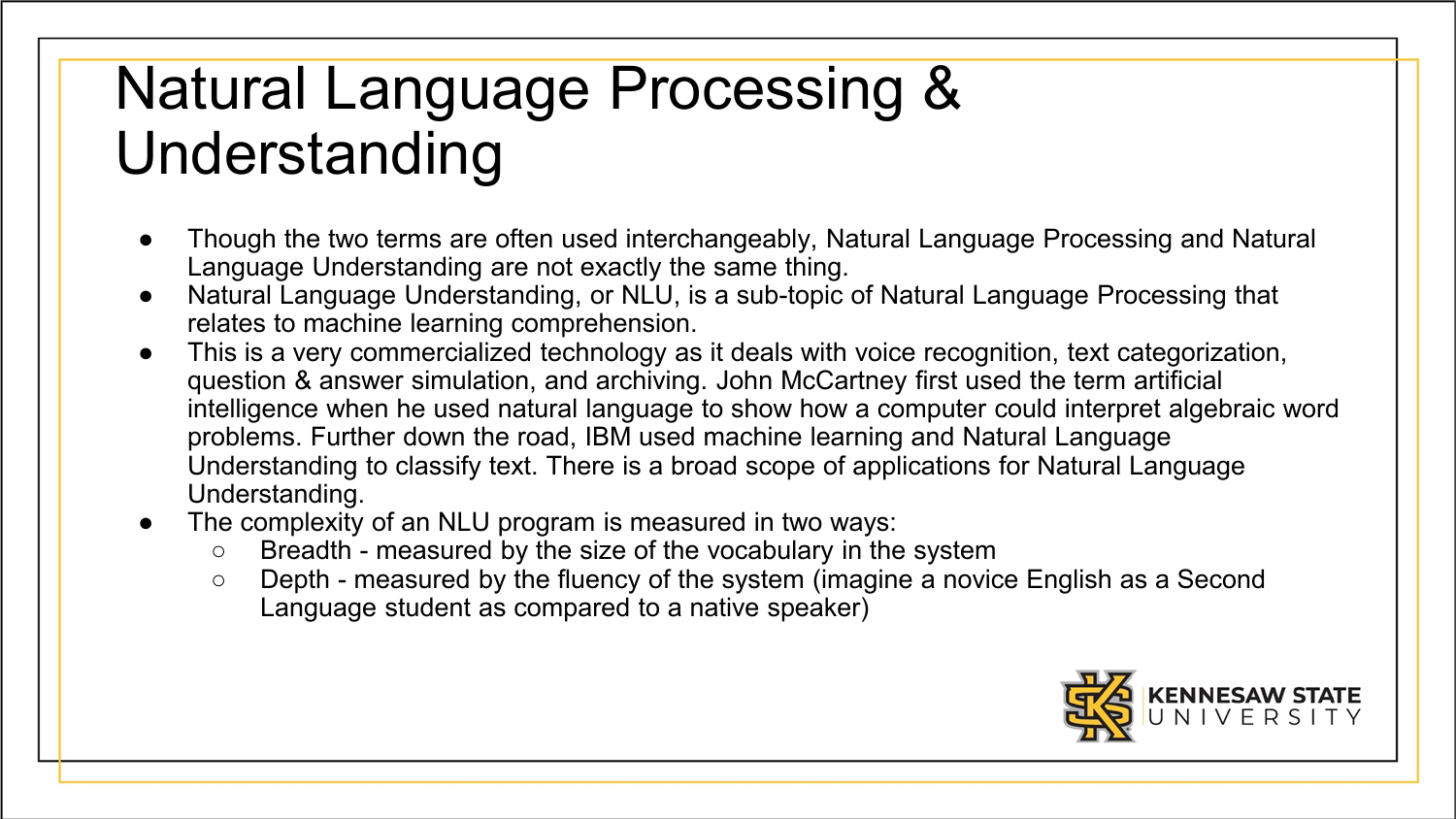## Distinction From Speech Recognition

- Speech recognition is often lumped in with Natural Language Processing and Understanding, however, it is important to understand that the two processes are not indeed the same.
- Speech recognition deals with the problem of turning human speech into data that can be interpreted by a machine (Reddy 1976)
- Natural Language Processing and Understanding deal with the problem of actually processing that data and using it to teach a machine how to understand that data.
- It is not always the case that NLP and NLU systems will take data from a speech recognition system. One could type out such data by hand if they wished. However, using the two in conjunction allows us to create a smooth and intuitive system for Human-Computer interaction.

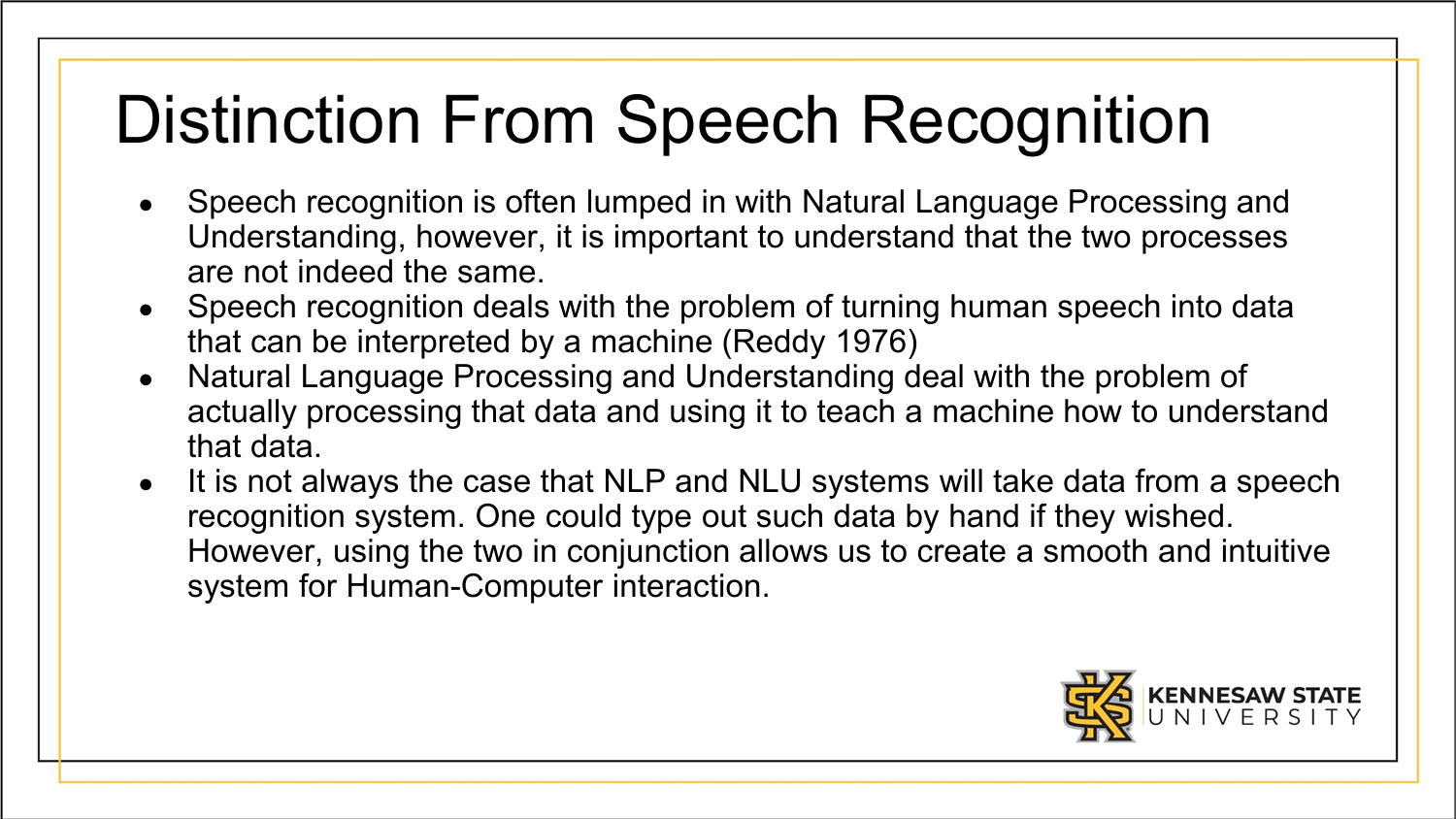### Natural Language Generation

- Natural Language Generation (NLG) A software process that produces structured data in the form of natural language.
- As noted in Stent et al. (2005), a good generator usually depends on several factors: adequacy, fluency, readability, and variation.
- Two major approaches to language generation
	- Templates creation of documents a predefined structure that automatically fills in gaps that have a limit because it uses data from a database table entry to fill in the gaps.
	- dynamic creation of documents creates sentences from representations of the desired linguistic structure.

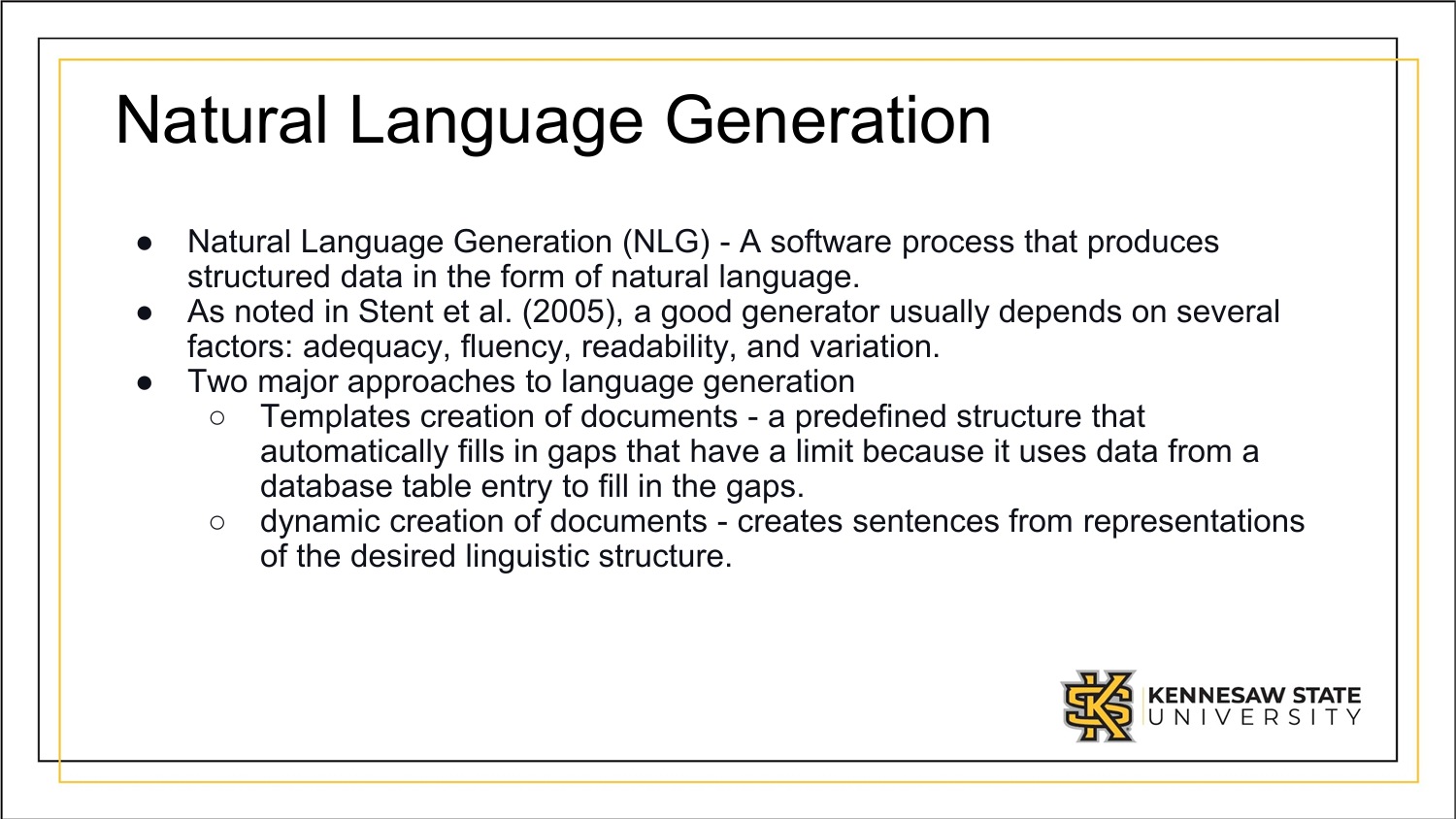### Markov Chain

- The first algorithm for the natural language generation.
- Markov Chain It predicts the next word in the sentence that the audience uses and finds the relationship between each word to calculate the next word. It is a mathematical system that transitions from one state to another according to certain probabilistic rules.
- Mostly used in economics, game theory, communication theory, and finance.
- Related to NLG
	- The computer can track a person browsing data and create a Markov chain of state transitions on their application. Depending on how long and how much the person uses the application or website will let the computer know what the person will like and predict what the person will look for in the future.

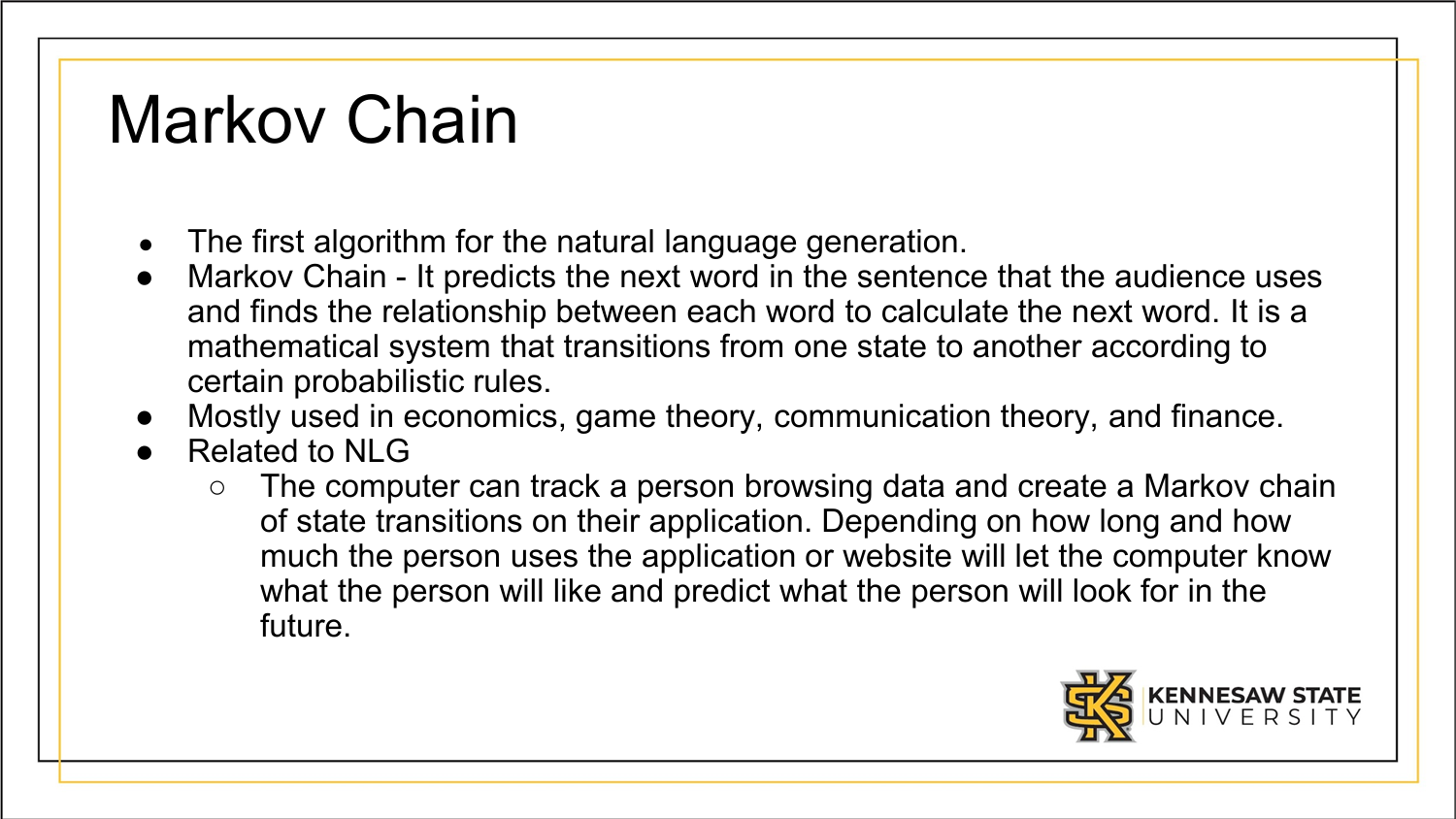### Markov Chain Example





Source :[https://www.youtube.com/watch?v=4q3H\\_ZN01kk](https://www.youtube.com/watch?v=4q3H_ZN01kk)

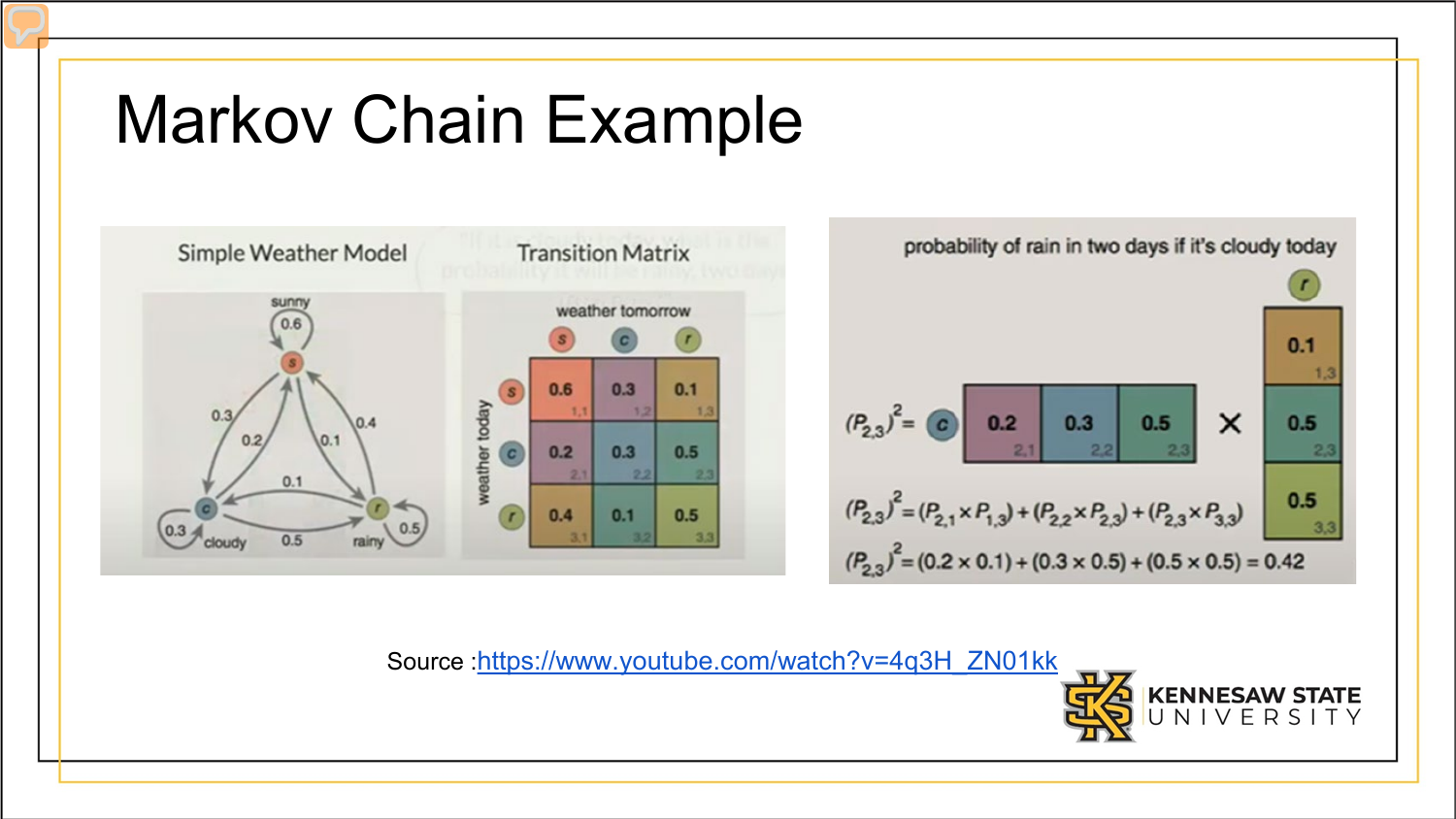- Natural Language Understanding is key in enabling humans to interact with computers via voice.
- When used in conjunction with Voice Recognition, it can allow direct voice commands to be interpreted by a computer. Because of this, these technologies can be leveraged to solve a plethora of problems that nontechnically literate people may have as well as people with disabilities. When a base model smartphone has voice recognition technology it means that a special device for the people is not necessary. Accessibility is a huge benefit of implementing voice recognition.

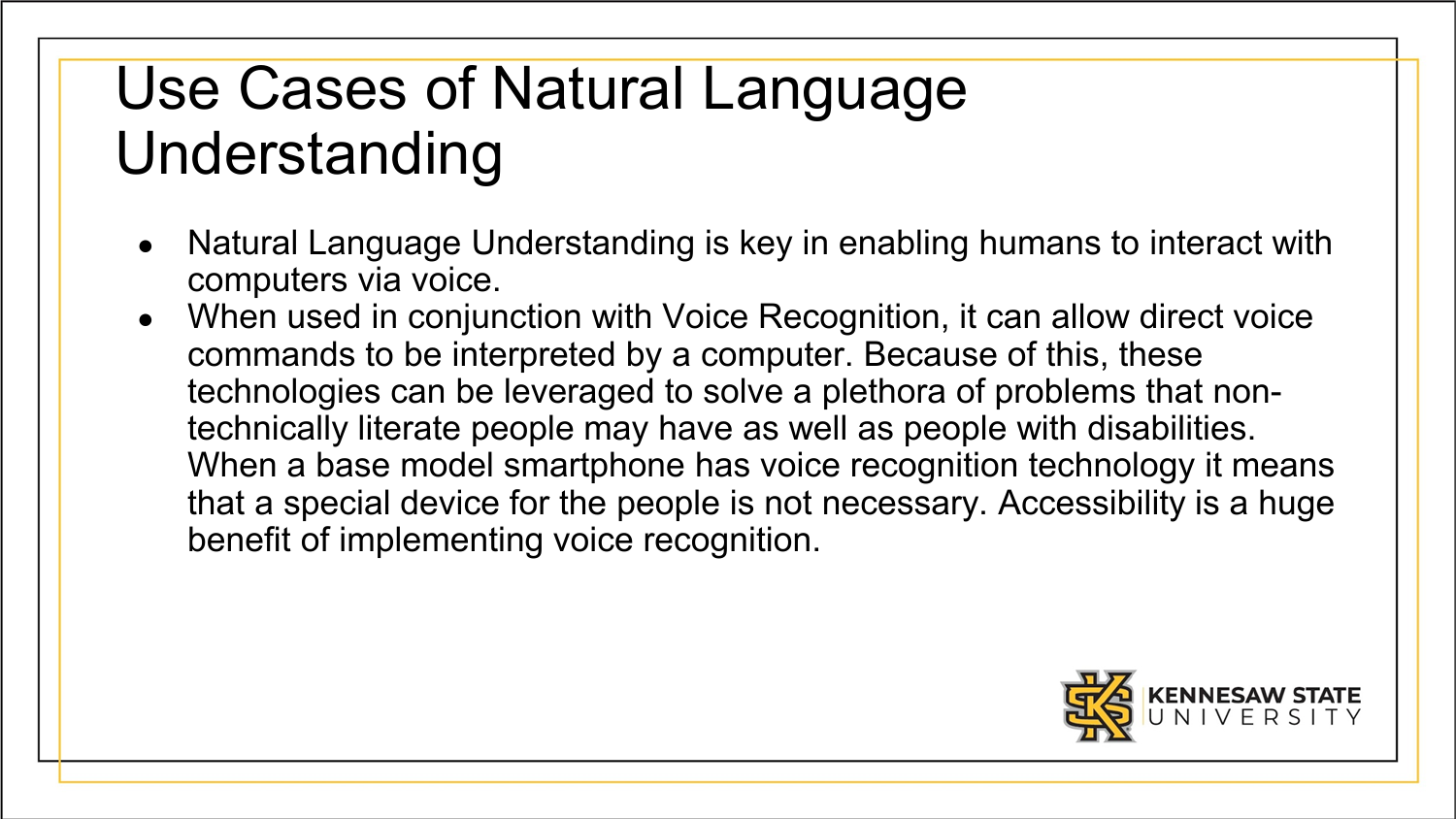- An example of NLP and Voice Recognition working in conjunction to help those with disabilities can be seen in a paper by Tatale et al., where a system is described, implemented, and tested for the educational aid of disabled children, with a heavy emphasis on Natural Language Processing as the backbone for understanding and generating the objects that are to be displayed to a student in a virtual reality space.
- This system allows for students with learning disabilities to interact with a computer through voice in order to create and interact with objects in 3D space. The system takes a voice input query, which is then passed to an NLP engine for processing. Once processed, the system renders out the query in 3D space.

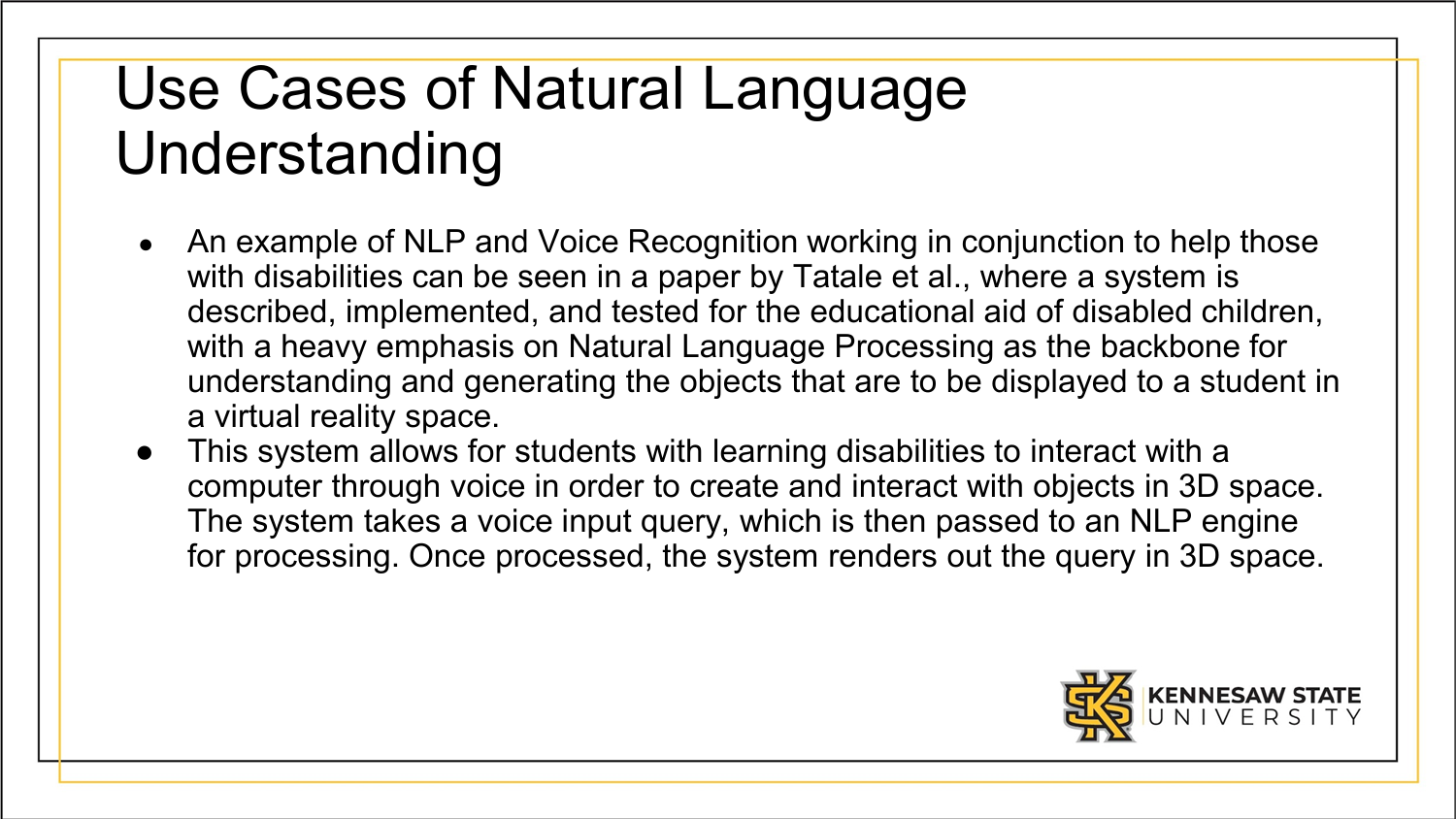

Figure 1.4.1.1; Tatale et al.

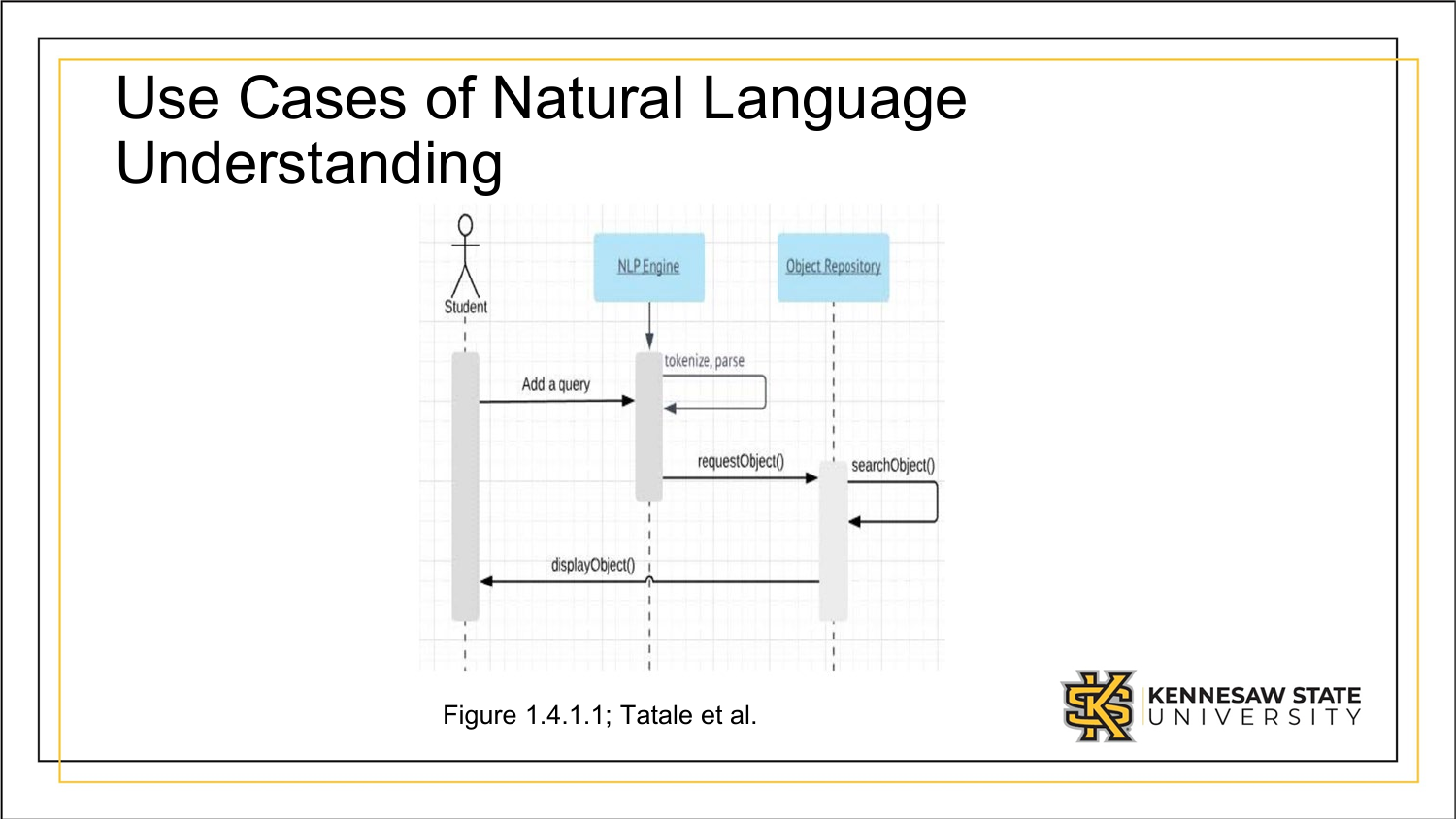#### Use Cases of Natural Language Understanding **PAINTER OVAIRA VINTER PARTIERATIONS A CERAM MARKET P**

| Sr.<br>No. | <b>Syntax Rule</b>                                        | <b>Example</b>                                                                                                         |
|------------|-----------------------------------------------------------|------------------------------------------------------------------------------------------------------------------------|
| 1.         | <b>NNP VBG</b>                                            | Mohan is dancing                                                                                                       |
| 2.         | $(NNP VBG) + (NNP)$<br>VBG)                               | Mohan is dancing, and Maya is running                                                                                  |
| 3.         | $(NNP VBG) + (VBG)$<br>PRP)                               | Mohan is dancing and running is being<br>performed by me                                                               |
| 4.         | $(NNP VBG) + (VBG)$<br>NNP)                               | Maya is running, and dancing is being<br>performed by Mohan                                                            |
| 5.         | $(NNP VBG) + (NNP)$<br>$VBG$ + (PRP VBG)                  | Akshay is kicking, and Mohan is<br>dancing. On the other hand, I am<br>punching                                        |
| 6.         | $(PRP VBG) + (NNP)$<br>$VBG$ + (NNP VBG)<br>$+$ (VBG NNP) | I am running, and Mohan is dancing. On<br>the other hand, Akshay is punching and<br>rolling is being performed by dadi |

Figure 1.4.1; Tatale et al. Figure 1.4.2; Tatale et al.

**GENERATION MODULE** 

| Sr.<br>No.     | <b>Syntax Rule</b>           | <b>Example</b>                                                          |
|----------------|------------------------------|-------------------------------------------------------------------------|
| 1.             | NN JJ JJ                     | The apple is red in color, and it<br>is big                             |
| 2.             | NN JJ                        | The apple is on the right/left<br>side                                  |
| 3.             | <b>NN</b>                    | Show me a zebra/computer/spoon<br>etc.                                  |
| $\overline{4}$ | <b>JJ JJ NN JJ</b>           | Show me a big red apple which is<br>on the left side                    |
| 5.             | <b>JJ NN JJ</b>              | Show me a big apple which is<br>close/closer to me                      |
| 6.             | $(NN) + (NN)$                | Show me an apple and an elephant                                        |
| 7.             | $(NN)$ + (JJ NN)             | Show me an apple and a big brown<br>table                               |
| 8.             | $(JJ NN JJ) + (JJ JJ NN JJ)$ | Show me a red apple which is on<br>the left side of the big brown table |

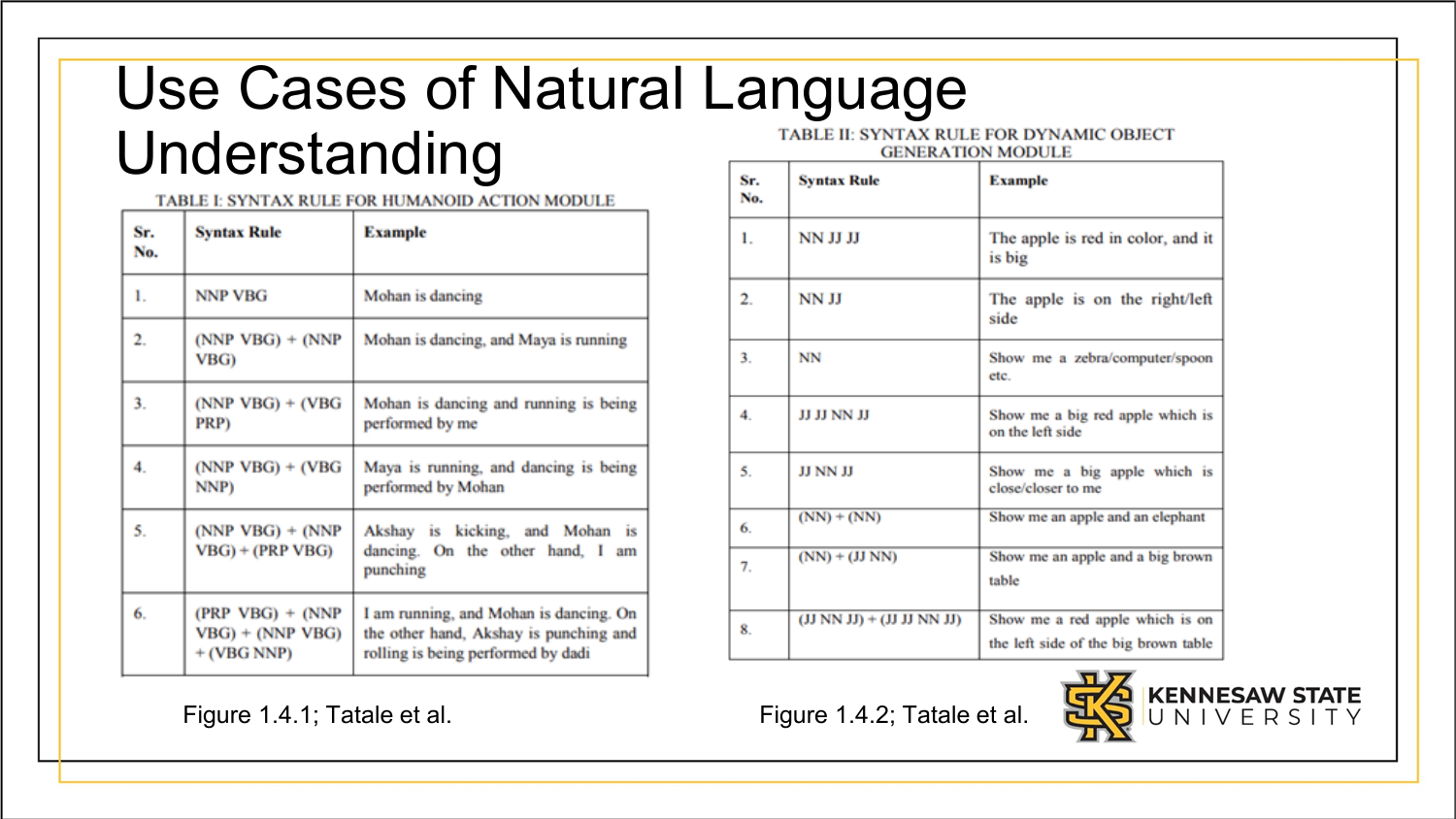### Project Summary





World; Tatale et al. Tatale et al.

Figure 1.4.3 Courses - Shapes being taught in a 3D Figure 1.4.4 Courses - Quantity being taught in 3D world;

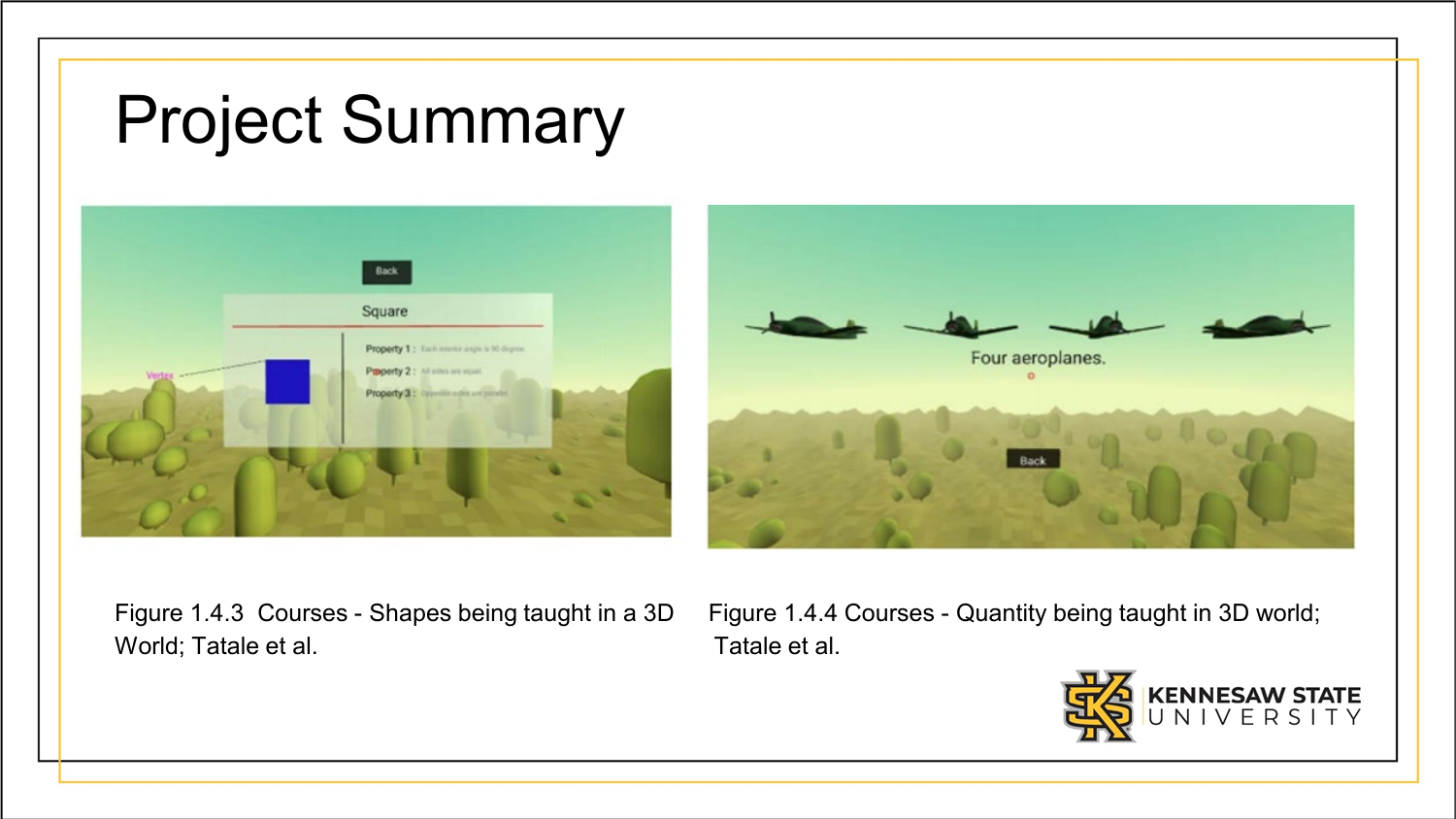- NLP also eliminates the need for software to hardcode multiple translations of its text, as it can instead use NLP to handle all translations in the cloud.
- A paper by Padro, L., & Turmo, J. shows this in effect by detailing a system called "TextServer", a cloud based solution for text related problems, which not only offers multilinguality, but also scalability, replicability, and ease of use. Figure 1.4.5 shows a table of the distribution of services for each TextServer service across 15 languages, which gives an insight into the power and usefulness of a service like this.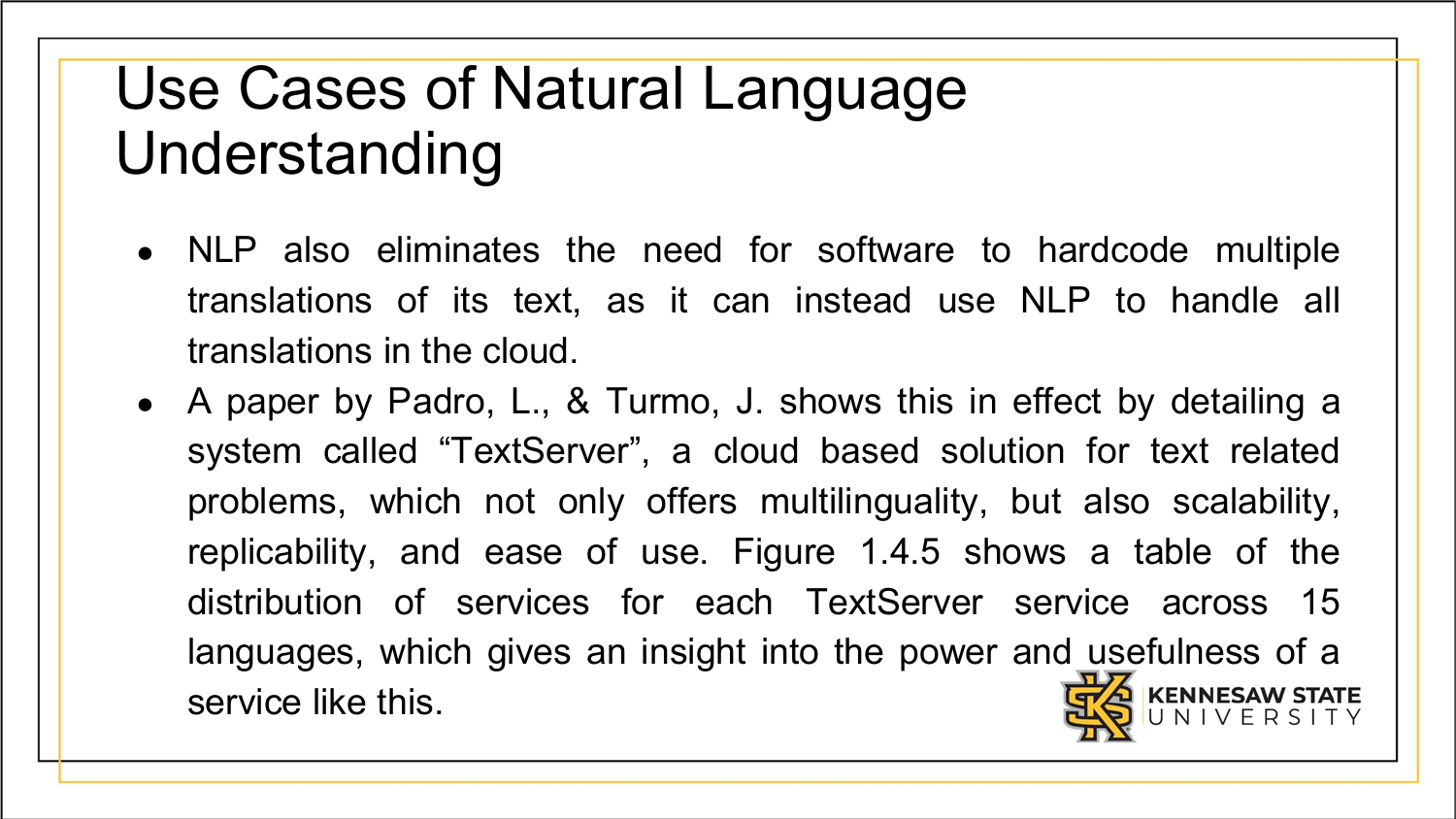|                           | as | ca | cs | CV | de | en | es | fr | gl | hr | it | nb | рt | ru | sl |
|---------------------------|----|----|----|----|----|----|----|----|----|----|----|----|----|----|----|
| language Identification   | х  | х  | х  | x  | x  | х  | x  |    | x  | x  | x  | X  | x  |    | x  |
| Phonetic Transcription    |    |    | x  |    |    | x  | x  |    |    |    |    |    |    |    |    |
| Tokenization&Splitting    | х  | х  |    |    |    |    |    |    |    |    |    |    |    |    |    |
| Morphological Analysis    | x  | x  |    | X  | X  |    |    |    | x  |    | х  |    | x  |    | x  |
| PoS tagging               | x  | x  |    | х  | x  | x  | x  |    | x  |    | x  | x  | x  |    | x  |
| <b>WSD</b>                |    | х  |    |    |    |    |    |    |    |    |    |    | x  |    |    |
| <b>NERC</b>               |    | x  |    |    |    |    | x  |    |    |    |    |    | x  |    |    |
| Chunking                  | x  | x  |    |    |    |    | х  |    | x  |    |    |    | x  |    |    |
| Dependency parsing        | х  | х  |    |    | x  |    | x  |    | x  | x  |    |    |    |    |    |
| <b>SRL</b>                |    | x  |    |    |    |    |    |    |    |    |    |    |    |    |    |
| Coreference resolution    |    |    |    |    |    |    | x  |    |    |    |    |    |    |    |    |
| Semantic graph generation |    | x  |    |    |    |    | x  |    |    |    |    |    |    |    |    |

**TABLE I. DISTRIBUTION OF LANGUAGES FOR EACH TEXTSERVER SERVICE** 

Figure 1.4.5 DISTRIBUTION OF LANGUAGES FOR EACH TEXTSERVER SERVICE; Padro, L., & Turmo, J

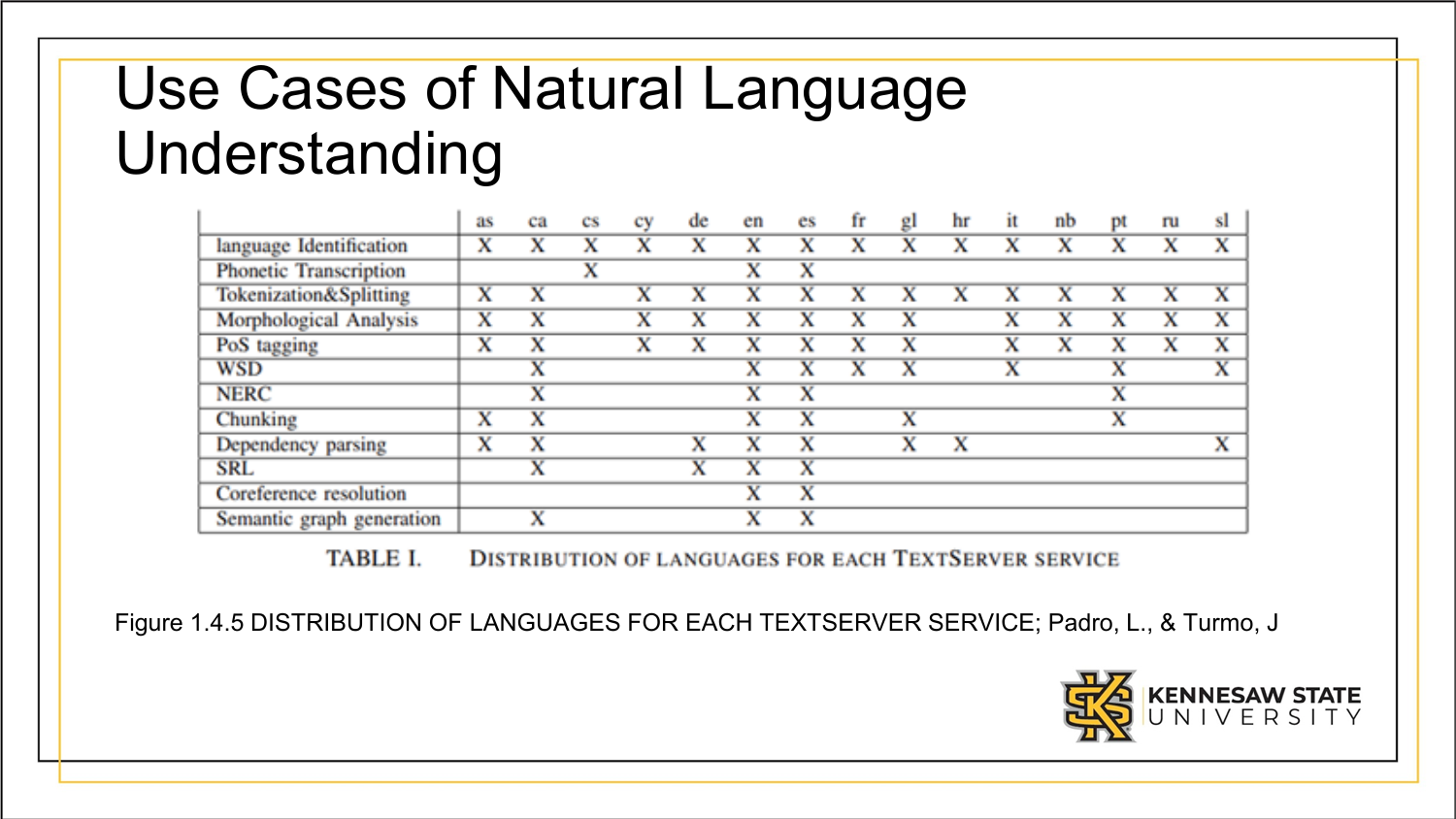• Another very important use for Natural Language Understanding is voice recognition in automobiles. Thousands of people die every year due to cell phone use while operating a car. Using voice recognition to render a phone call, navigate to an address, or to change a song can save countless lives. This application allows for hands-free navigation of several interfaces. As Natural Language Understanding improves, so does the quality and swiftness of voice recognition. Because of this, technologies become more intuitive and consequently more powerful.

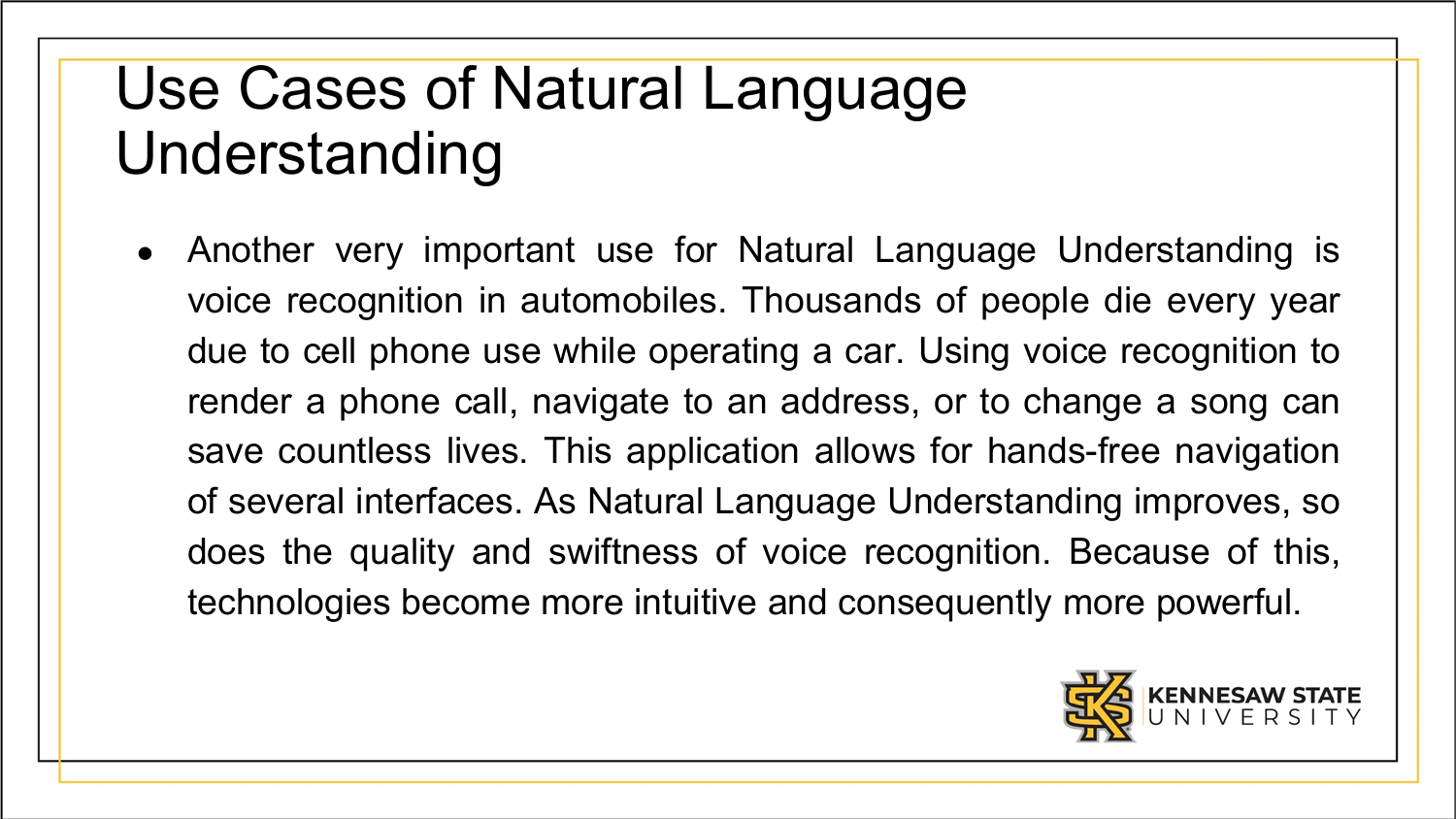### Project Summary

- Natural Language Understanding is "the comprehension by computers of the structure and meaning of human language (e.g., English, Spanish, Japanese), allowing users to interact with the computer using natural sentences". (source)
- This technology is a subcategory of Artificial Intelligence. NLU can take an input such as voice or text and interpret it in a computing language then create an output of that computer language into a language that can be understood by humans.
	- Examples of NLU: Google Translate, Siri, and Cortana
- The goal of Natural Language Understanding is to seamlessly translate the human vernacular using computer programs. For example, Siri would be able to tell you the answer to a question regardless of language, tone or slang used. When someone asks their phone, "How hot is it outside?" Natural Language Understanding allows for the program to realize that the person is asking for the temperature, without explicitly inquiring, "How many degrees is it today?"This can also be applicable with calculators such as Wolfram Alpha.



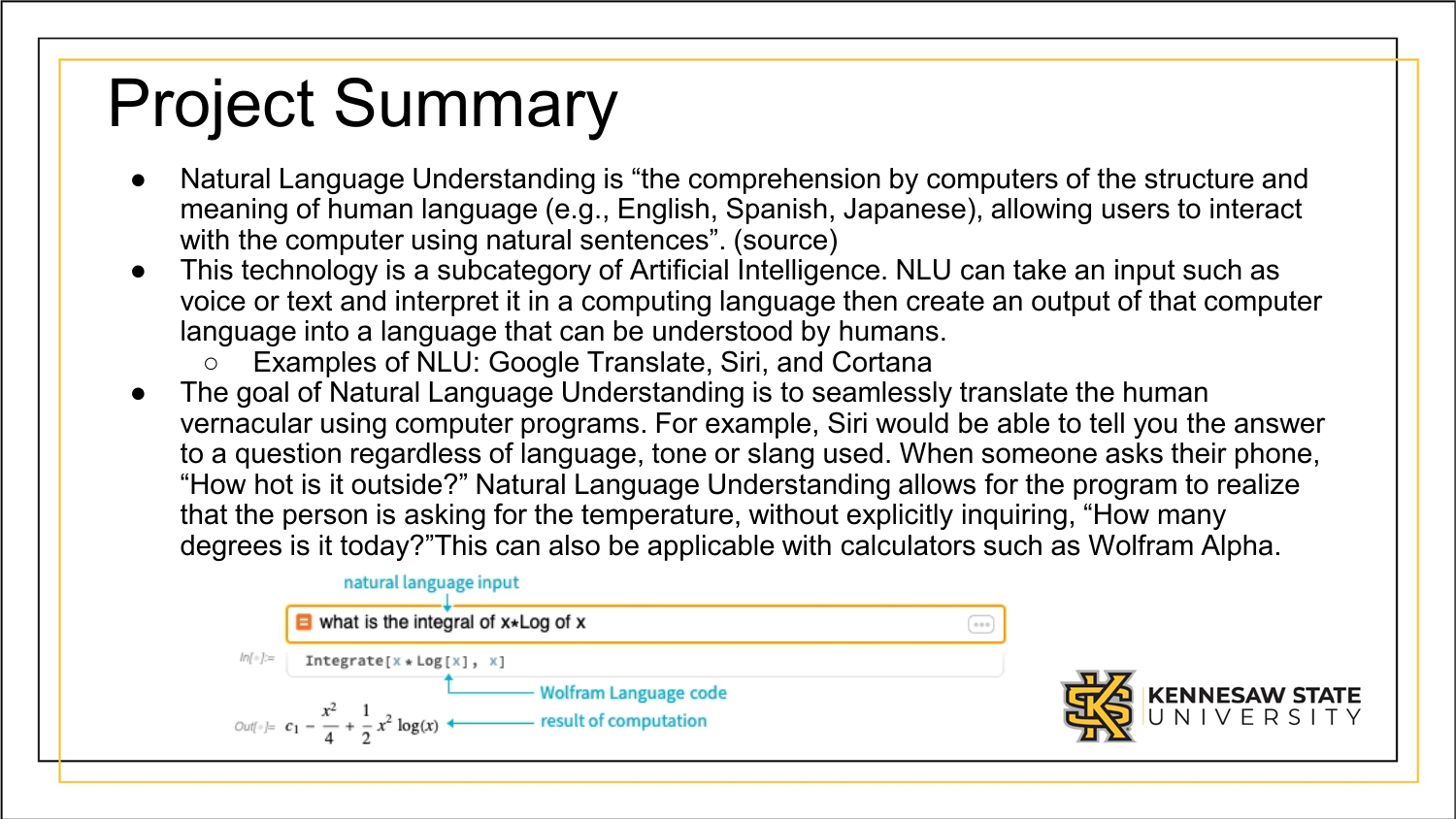### Project Summary

- Natural Language Understanding and Natural Language Processing are two branches of AI that are often used interchangeably however they have distinct differences.
- Natural Language Understanding is actually a subset of Natural Language Processing. Natural Language Understanding is related to error management in regards to dialects, slang, mispronunciations and phrasing of languages in human interaction. Think of the first time you heard the phrase, "It's raining cats and dogs". It doesn't make a lot of sense to a non-english speaker.
- A huge roadblock of Natural Language Processing is mispronunciations and NLU seeks to minimize the consequences of these errors.

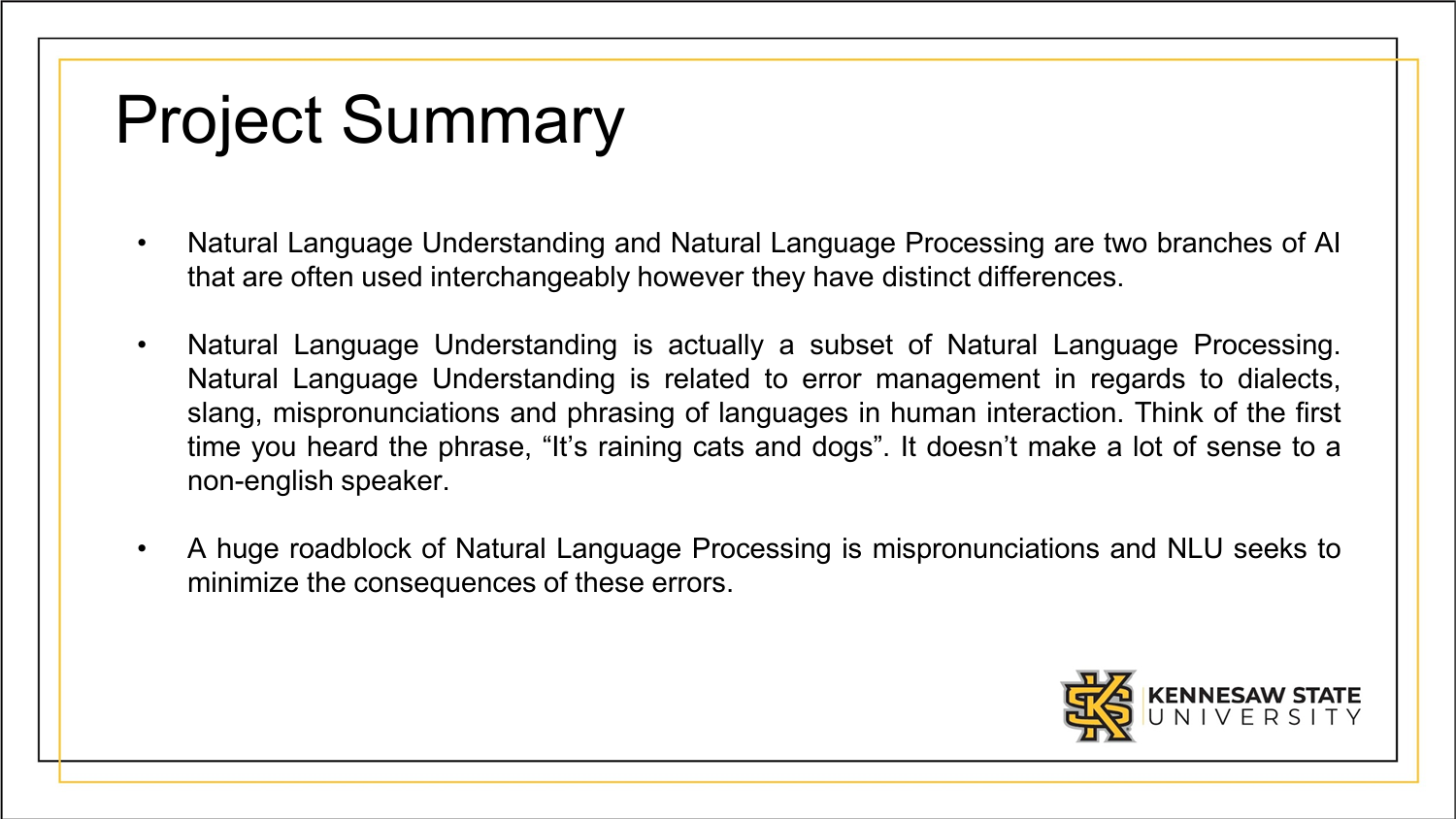### Reference

- 1. Joshi, A. K. (1991). Natural language processing. Science, 5025, 1242.
- 2. Lyons, John (1991). Natural Language and Universal Grammar. New York: Cambridge University Press. pp. 68–70. ISBN 978-0521246965.
- 3. T. Winograd, "Research in natural language," in Computer, vol. 6, no. 5, pp. 25-30, May 1973, doi: 10.1109/MC.1973.6536715.
- 4. Sciforce. (2019, July 4). A Comprehensive Guide to Natural Language Generation. Medium. [https://medium.com/sciforce/a-comprehensive-guide-to-natural-language-generation](https://medium.com/sciforce/a-comprehensive-guide-to-natural-language-generation-dd63a4b6e548)dd63a4b6e548
- 5. Neil Wu. (2019, Oct 3). Introduction of Self-Attention Layer in Transformer. Medium. https://medium.com/lsc-psd/introduction-of-self-attention-layer-in-transformer-fc7bff63f3bc
- 6. D. R. Reddy, "Speech recognition by machine: A review," in Proceedings of the IEEE, vol. 64, no. 4, pp. 501-531, April 1976, doi: 10.1109/PROC.1976.10158.